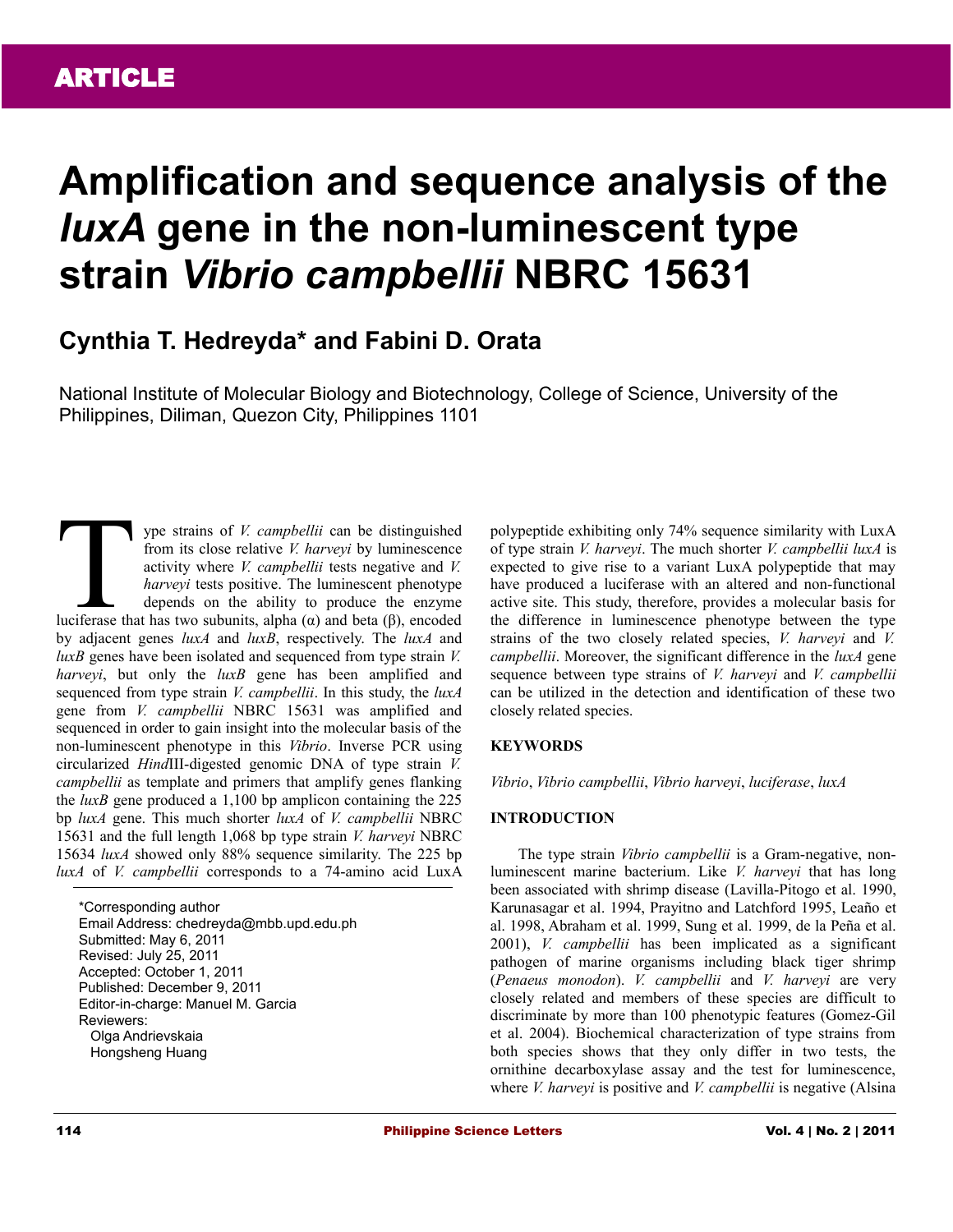

**Figure 1.** Amplification by inverse PCR of the 1,100 *lux* operon fragment from the circularized *Hind*III-digested type strain *V. campbellii* NBRC 15631 genomic DNA. Lanes 2-4, PCR amplicons from *V. campbellii* NBRC 15631 (10, 50, 100 ng, respectively) using the *VhluxmidR* and *Vc\_invluxB* primer pair; lane 5, no-template negative control; lane 1, 1 kb ladder (iNtRON Biotechnology, South Korea).

and Blanch 1994a, Alsina and Blanch 1994b, de la Peña et al. 2001) for both tests. The isolation and complete gene sequencing of the ornithine decarboxylase gene (*odc*) in type strain *V. harveyi* and the absence of an *odc* gene homologue in type strain *V.campbellii* has been reported, providing a basis for the phenotypic difference (Hedreyda and Rañoa 2007, Cua et al. 2011). A molecular basis for the difference in the luminescence phenotype between the two species is yet to be determined.

Bioluminescence is the ability to produce the enzyme luciferase (Lux), catalyzing oxidation of luciferin, with the simultaneous release of blue-green light (Johnston et al. 1986, Fisher et al. 1996). The enzyme is a heterodimer constituting two subunits, alpha (α) and beta (β), encoded by adjacent genes *luxA* and *luxB* (respectively) in the *lux* operon (Swartzman et al. 1990,Fisher et al. 1996). The *lux* operon is very well studied in *V. harveyi* and a total of seven *lux* genes have been discovered from the species, *luxCDABEGH* (in that order, Swartzman et al. 1990). It has been established that the disruption on any of the five essential *lux* genes, *luxCDABE*, will abolish luminescence (Engebrecht et al. 1983, Engebrecht and Silverman 1984, Boylan et al. 1985). Both  $\alpha$  and  $\beta$  subunits play the crucial role in luminescence. The  $\alpha$  subunit contains the active site of the enzyme (Cline and Hastings 1972), whereas the β subunit stabilizes the conformation of the  $\alpha$  subunit (Campbell et al. 2009).

The *luxA* and *luxB* genes have been isolated and studied

from a number of bioluminescent vibrios and other related species: *V. fischeri*, *V. harveyi*, *V. logei*, *V. orientalis*, *V. splendidus*, *Photobacterium phosphoreum*, *Photobacterium leiognathi*, and *Photorhabdus luminescens* (Hastings and Nealson 1977, Baumann et al. 1980, Meighen 1991, Bassler et al. 1997). PCR primers which were designed to target the *luxA* and *luxB* genes in *V. harveyi* were able to amplify the *luxB* gene (with 96% sequence similarity with the gene of *V. harveyi*) from type strain *V. campbellii* 15631 (Rañoa and Hedreyda 2006), but the *luxA*-targeted primers did not produce a *luxA* gene homologue in *V. campbellii*. In this study, inverse PCR was used to amplify the type strain *V. campbellii* NBRC 15631 *luxA* gene for sequence analysis and comparison with the *luxA* of type strain *V. harveyi* in order to gain more insight into the nonluminescent phenotype of type strain *V. campbellii*.

# **MATERIALS AND METHODS**

### **Bacterial isolate or strain used in this study**

Type strain *Vibrio campbellii* NBRC 15631 was kindly provided by Dr. Ken Suzuki from the National Institute of Technology and Evaluation (NITE) – Biological Resource Center (NBRC, Japan). The *V. campbellii* cultures were routinely grown in nutrient broth (CONDA, Spain) with 1.5% NaCl (Fisher Scientific, United Kingdom), incubated overnight at 30°C at 222 rpm, and in nutrient agar media (CONDA, Spain) with 1.5% NaCl (Fisher Scientific, United Kingdom), incubated overnight at room temperature (25-27°C).

### **Genomic DNA extraction**

Genomic DNA from type strain of *V. campbellii* NBRC 15631 was extracted from an overnight bacterial culture using the DNeasy® Blood and Tissue Kit (QIAGEN GmbH, Germany) following the manufacturer's protocol. The genomic DNA extracts were stored at 4°C until further use.

## **PCR amplification of the** *luxA* **gene of** *V. campbellii* **NBRC 15631 by inverse PCR**

Amplification of the *luxA* gene from *V. campbellii* 15631 was performed using inverse PCR. Genomic DNA of type strain *V. campbellii* (10, 50, 100 ng) was subjected to restriction enzyme digestion with *Hind*III (Roche Diagnostics GmbH, Germany), followed by ligation to circularize the *Hind*III fragments using T4 DNA ligase (Roche Diagnostics GmbH, Germany), following the manufacturer's protocol. The circularized DNA fragments were purified via phenol:chloroform:isoamyl alcohol and ethanol precipitation and were used as template for inverse PCR using the primers *VhluxmidR* (5'-ACTCACTGAACAACTGAAAC-3', Rañoa 2006) and *Vc* invluxB (5'-CGATTGAAGATAAGC-3', designed in this study) that anneal to regions on the adjacent *luxB* gene (Figure 2).

The PCR mix [*V. campbellii* genomic DNA template, 1X PCR buffer, 0.2 mM dNTP, 0.5  $\mu$ M of each primer, and 0.025 U/µL Titanium *Taq* DNA polymerase (Clontech Laboratories,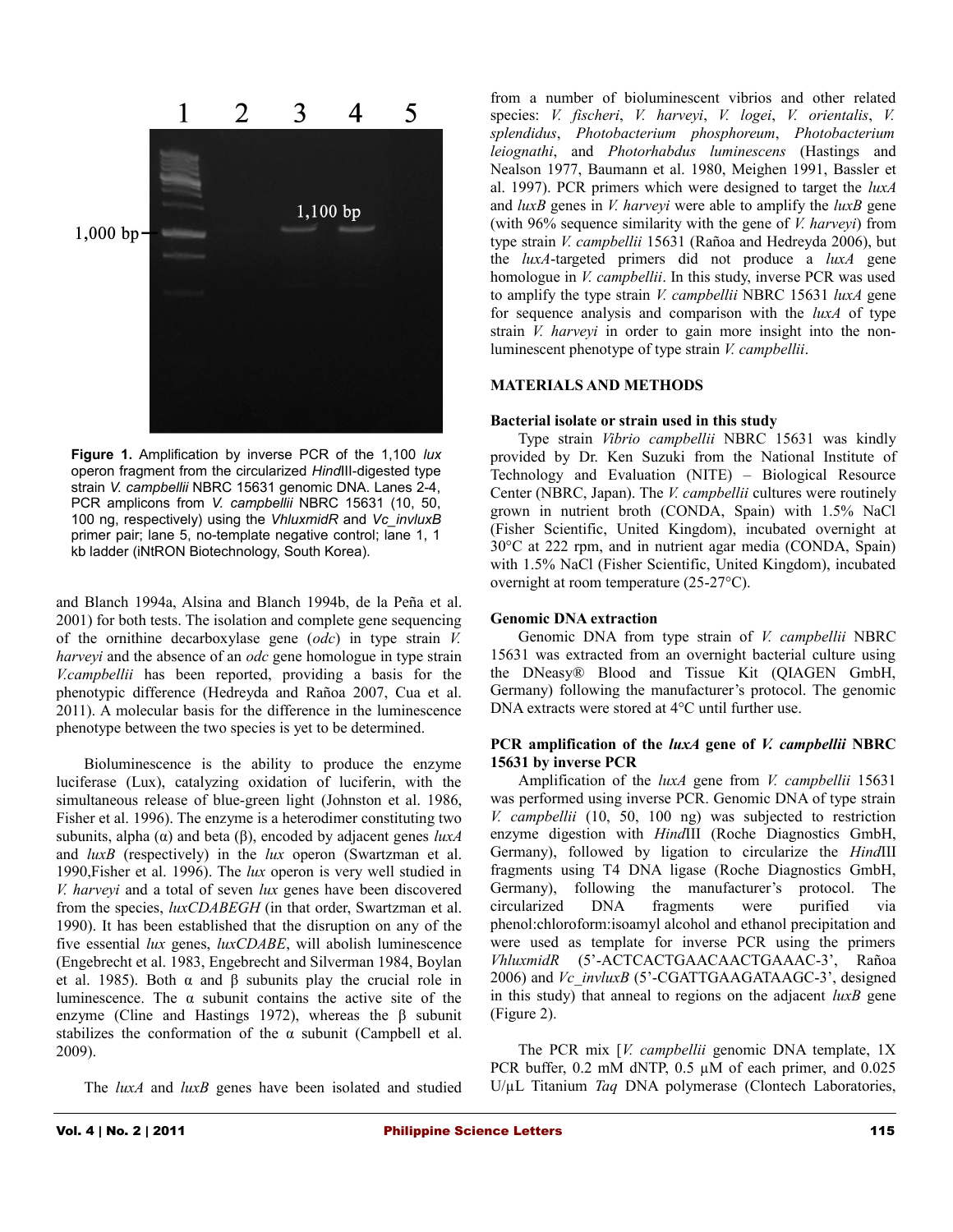

**Figure 2.** Nucleotide sequence (A) and schematic diagram of the circular (B) and linearized (C) *Hind*III-digested DNA fragment (1,621 bp) containing part of the *lux* operon of type strain *V. campbellii* NBRC 15631. (A) The *luxA* gene is highlighted in red, with the start and stop codons in bold letters, respectively. The underlined and bold regions in *luxB* indicate the respective annealing sites for the *VhluxmidR* and *Vc* invluxB primers. The different genes are labelled at the start and the end of the gene and were based on BLAST homology search of each region. Unlabelled regions are spacer and undetermined regions. (B and C) The different genes are indicated in different colors: red – *luxA* (full), green – *luxB* (full), blue – 5' and 3' regions of *luxE* (incomplete), yellow – 5' region of *luxG* (partial), gray – spacer and undetermined regions. The sizes (bp) of the different regions are also indicated. The purple arrows indicate ends of the fragment due to the occurrence of *Hind*III restriction sites. The orange arrows indicate regions where primers anneal to the DNA fragment in inverse PCR.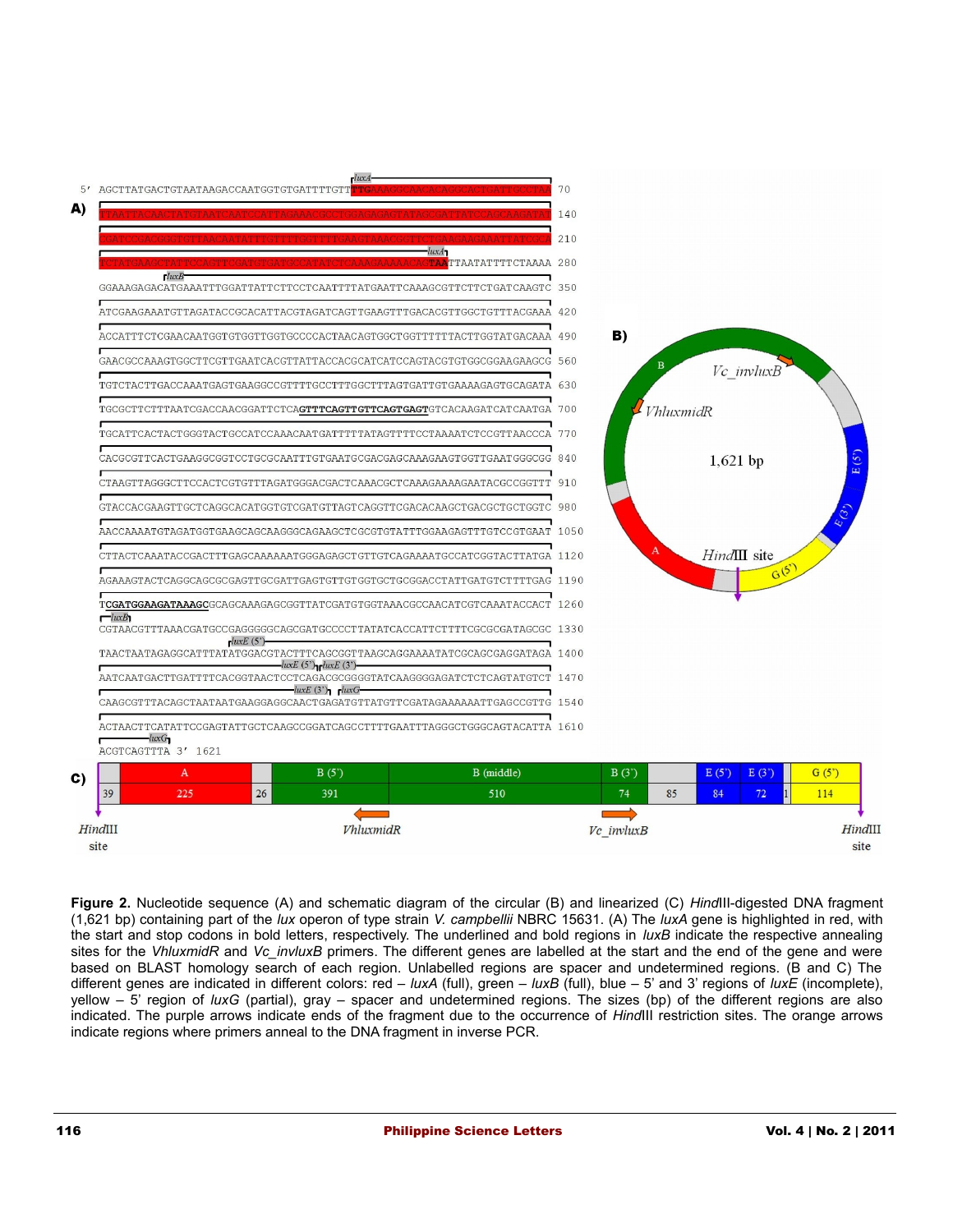Inc., USA)] was subjected to 30 cycles of the following PCR conditions: denaturation at 94°C for 20 sec, annealing at 50.0°C for 50 sec, and extension at 72°C for 2 min using the Multigene<sup>TM</sup> Gradient Thermal Cycler (Labnet International, Inc., USA). Initial denaturation and final extension were set at 94 °C for 2 min and 72 °C for 7 min, respectively. The resulting amplicons were cloned in pCR®4-TOPO® sequencing vector using the TOPO TA Cloning® Kit for Sequencing (Invitrogen Corporation, USA), and the plasmids with inserts were used to transform  $DH5\alpha^{TM} - T1^{R}$  chemically competent *E. coli* cells (Invitrogen Corporation, USA), following the manufacturer's protocol. Plasmids containing the amplicons were isolated from transformants using the NucleoSpin® Plasmid Kit (Clontech Laboratories, Inc., USA; Appendix H) and submitted to  $1<sup>st</sup>$ BASE Pte. Ltd. (Singapore) for sequencing.

# **Sequence comparison of** *luxA* **gene and LuxA amino acid sequences**

The *luxA* gene homology search was performed using the Basic Local Alignment Search Tool or BLAST (http://www.ncbi.nlm.nih.gov/blast, Altschul et al. 1990). The full-length *luxA* gene sequences of type strains *V. campbellii* NBRC 15631 and *V. harveyi* NBRC 15634 were aligned using MultAlin (http://multalin.toulouse.inra.fr/multalin, Corpet 1988). The amino acid sequence of the *V. campbellii* NBRC 15631 *luxA* gene was deduced using the Expert Protein Analysis System (ExPASY) Translate tool (http://www.expasy.ch/tools/dna.html; Swiss Institute of Bioinformatics, Switzerland), aligned with the LuxA amino acid sequence of *V. harveyi* NBRC 15634 using MultAlin (Corpet 1988), and percent sequence similarity was determined by BLAST (Altschul et al. 1990).

# **Nucleotide sequence accession number**

The nucleotide sequence of the full-length *luxA* gene of type strain *V. campbellii* NBRC 15631 has been assigned the GenBank accession number JF912496 and is available in the database.

# **RESULTS**

# **Isolation of the putative** *luxA* **gene homologue of** *V. campbellii* **NBRC 15631**

Inverse PCR produced amplicons of approximately 1,100 bp (Figure 1) which were successfully cloned into pCR®4-TOPO® vector (Invitrogen Corporation, USA). Sequence analysis (Figure 2) revealed that the fragment contained a 225 bp *luxA* sequence, followed by the 5' region of *luxB* of 391 bp (Figure 2). A short stretch of 39 bp was present upstream of the putative *luxA* in *V. campbellii* that did not produce any match in the GenBank database (Benson et al*.* 2008) by BLAST (Altschul et al*.* 1990). The 225 bp *luxA* gene from type strain *V. campbellii* NBRC 15631 corresponds to a 74-amino acid (deduced by the ExPASY Translate tool) polypeptide (Figure 5) with a predicted molecular mass of 8,272.37 Da and a pI of 4.09.

Initial homology search by BLAST (Altschul et al.1990) showed highest sequence similarity of 89% with a gene in the *lux* operon of a species of *Vibrio harveyi* BCB494 (Figure 3). Top searches also showed 88% sequence similarity with the *luxA* gene of type strain *V. harveyi* NBRC 15634 (GenBank accession no. DQ436496), *luxA* from some environmental strains of *V. harveyi* (Rañoa and Hedreyda 2006) from the Philippines, and a luminescent *Vibrio* isolate from Southern Thailand identified as *V. campbelli* based on *16S rRNA* gene analysis (Suadee et al. 2007).

# **Pairwise alignment of the** *luxA* **gene and LuxA amino acid sequences of** *V. campbellii* **NBRC 15631 and** *V. harveyi* **NBRC 15634**

The *luxA* gene of *V. campbellii* NBRC 15631 is 225 bp, only about one fifth in length compared to the *luxA* of *V. harveyi*

| <b>Accession</b> | <b>Description</b>                                                        | <b>Max</b><br><b>score</b> | <b>Total</b><br>score | Query<br>coverage | Е<br><u>value</u> | <b>Max</b><br>ident |
|------------------|---------------------------------------------------------------------------|----------------------------|-----------------------|-------------------|-------------------|---------------------|
| EU192084.1       | Vibrio sp. BCB494 lux operon, complete sequence                           | 289                        | 289                   | 100%              | 6e-75             | 89%                 |
| CP000790.1       | Vibrio harveyi ATCC BAA-1116 chromosome II, complete sequence             | 289                        | 289                   | 100%              | 6e-75             | 89%                 |
| X58791.1         | V.harveyi luxA and luxB genes for luciferase alpha and beta subunits      | 283                        | 283                   | 100%              | 3e-73             | 89%                 |
| EU122288.1       | Vibrio harveyi strain ATCC 14126 lux operon, partial sequence             | 278                        | 278                   | 100%              | $1e-71$           | 88%                 |
| EF394780.1       | Vibrio campbellii luciferase subunit A (luxA) and luciferase subunit B (l | 278                        | 278                   | 100%              | 1e-71             | 88%                 |
| DQ436496.1       | Vibrio harveyi luciferase alpha subunit (luxA) and luciferase beta subu   | 278                        | 278                   | 100%              | $1e-71$           | 88%                 |
| HQ259112.1       | Synthetic construct Streptomyces coelicolor transposon Tn5068 seq         | 272                        | 272                   | 100%              | 6e-70             | 88%                 |
| HM002749.1       | Mycobacterial tetracycline-inducible vector pMEND-Lx, complete segi       | 272                        | 272                   | 100%              | 6e-70             | 88%                 |
| HM002748.1       | Mycobacterial tetracycline-inducible vector pKW08-Lx, complete segi       | 272                        | 272                   | 100%              | 6e-70             | 88%                 |
| EU122293.1       | Vibrio chagasii strain 21N-12 lux operon, partial seguence                | 272                        | 272                   | 100%              | 6e-70             | 88%                 |
| EU122289.1       | Vibrio vulnificus strain ATCC 43382 lux operon, partial sequence          | 272                        | 272                   | 100%              | 6e-70             | 88%                 |
| EU556495.1       | Vibrio orientalis strain ATCC 33934 2-amino-3-ketobutyrate coenzymi       | 272                        | 272                   | 100%              | 6e-70             | 88%                 |
| AJ297913.2       | Plasmid pIPO2T, complete sequence                                         | 272                        | 272                   | 100%              | 6e-70             | 88%                 |
| M10961.1         | V.harveyi luciferase alpha and beta subunit (luxA and luxB) genes, cd     | 272                        | 272                   | 100%              | 6e-70             | 88%                 |
| EU192082.1       | Vibrio harveyi BCB440 lux operon, complete sequence                       | 267                        | 267                   | 100%              | 3e-68             | 88%                 |
| EU192083.1       | Vibrio harvevi BCB451 lux operon, complete sequence                       | 261                        | 261                   | 100%              | $1e-66$           | 87%                 |

**Figure 3.** Representative result of the BLAST homology search for the 225-bp putative *luxA* gene of type strain *V. campbellii* NBRC 15631.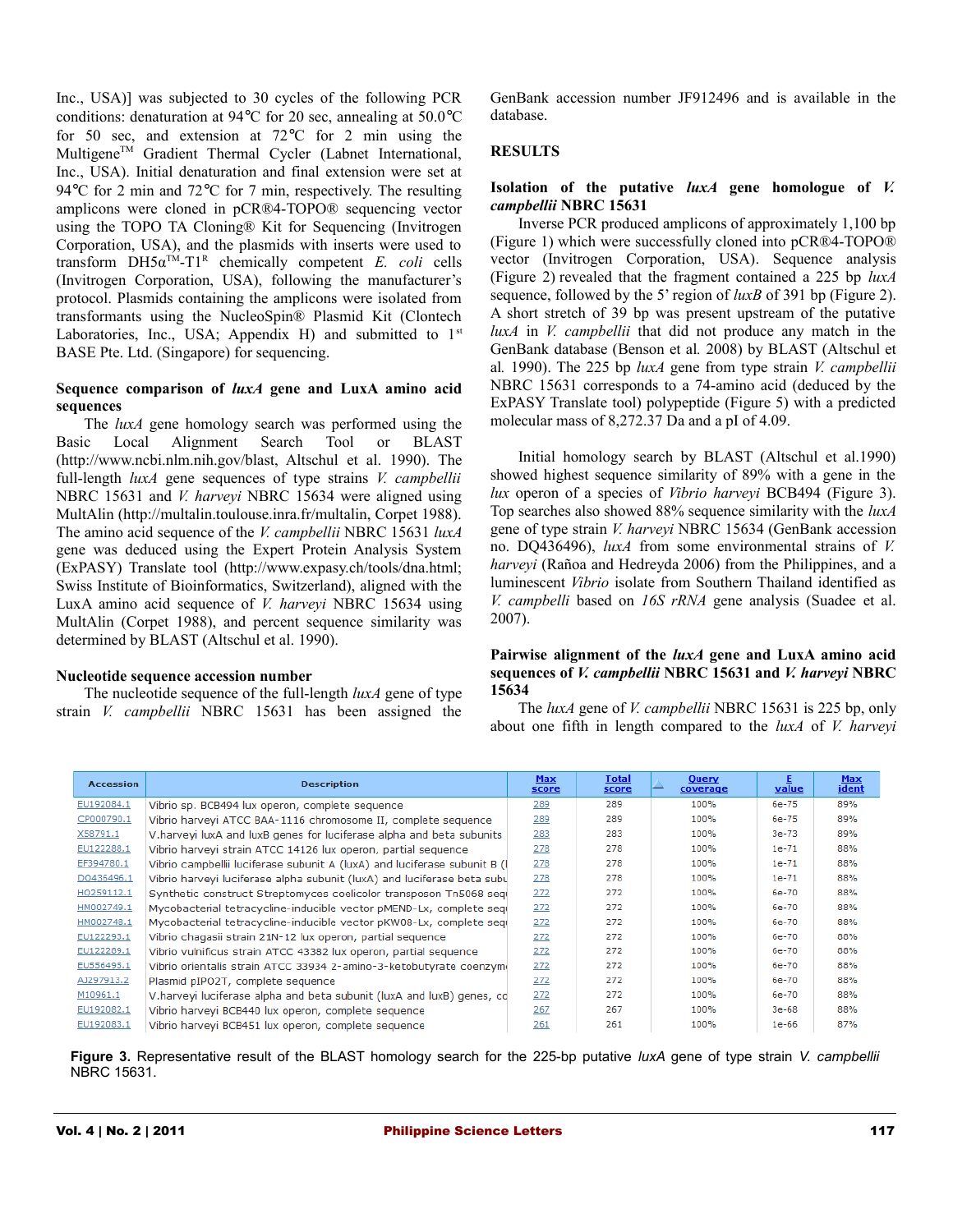|                                                           | $\mathbf{1}$ | 10  | 20                                                                                                                                                                                                                                                                                                                        | 30   | 40   | 50                                                                                                  | 60  | 70  | 80  | 90   | 100  | 110  | 120  | 130  |
|-----------------------------------------------------------|--------------|-----|---------------------------------------------------------------------------------------------------------------------------------------------------------------------------------------------------------------------------------------------------------------------------------------------------------------------------|------|------|-----------------------------------------------------------------------------------------------------|-----|-----|-----|------|------|------|------|------|
| <b>Vc_NBRC_15631</b><br><b>Vh_NBRC_15634</b><br>Consensus |              |     | ATGAAATTTGGAAACTTCCTTCTCACTTATCAGCCACCTGAGCTATCTCAGACCGAAGTGATGAAGCGATTGGTTAATCTGGGCAAAGCGTCTGAAGGTTGTGGCTTCGACACCGTTTGGTTGCTAGAGC                                                                                                                                                                                        |      |      |                                                                                                     |     |     |     |      |      |      |      |      |
|                                                           | 131          | 140 | 150                                                                                                                                                                                                                                                                                                                       | 160  | 170  | 180                                                                                                 | 190 | 200 | 210 | 220  | 230  | 240  | 250  | 260  |
| <b>Vc_NBRC_15631</b><br><b>Vh_NBRC_15634</b><br>Consensus |              |     | ACCACTTCACTGAATTTGGGTTGTTAGGGAATCCTTATGTTGCTGCCGCACACCCTATTAGGTGCGACAGAAACGCTCAACGTTGGCACTGCAGCTATCGTATTGCCGACTGCCCATCCGGTTCGACAAGC                                                                                                                                                                                       |      |      |                                                                                                     |     |     |     |      |      |      |      |      |
|                                                           | 261          | 270 | 280.                                                                                                                                                                                                                                                                                                                      | 290  | 300  | 310<br>--------------------                                                                         | 320 | 330 | 340 | 350  | 360  | 370  | 380  | 390  |
| Vc_NBRC_15631<br><b>Vh_NBRC_15634</b><br>Consensus        |              |     | AGAAGACGTAAACCTACTGGATCAAATGTCAAAAGGACGATTCCGTTTTGGTATTTGTCGCGGTTTGTACGATAAAGATTTTCGTGTCTTTGGTACAGACATGGATAACAGCCGAGCCTTAATGGACTGT                                                                                                                                                                                        |      |      |                                                                                                     |     |     |     |      |      |      |      |      |
|                                                           | 391          | 400 | 410                                                                                                                                                                                                                                                                                                                       | 420  | 430  | 440                                                                                                 | 450 | 460 | 470 | 480  | 490  | 500  | 510  | 520  |
| Vc_NBRC_15631<br><b>Vh_NBRC_15634</b><br>Consensus        |              |     | TGGTATGACTTGATGAAAGAAGGCTTCAATGAAGGCTATATCGCGGCGGATAACGAACATATTAAGTTCCCGAAAATCCAACTGAATCCATCGGCTTACACACAAGGTGCTCCTGTTTATGTCGTCG                                                                                                                                                                                           |      |      |                                                                                                     |     |     |     |      |      |      |      |      |
|                                                           | 521          | 530 | 540                                                                                                                                                                                                                                                                                                                       | 550  | 560  | 570                                                                                                 | 580 | 590 | 600 | 610  | 620  | 630  | 640  | 650  |
| <b>Vc_NBRC_15631</b><br>Vh_NBRC_15634<br>Consensus        |              |     |                                                                                                                                                                                                                                                                                                                           |      |      |                                                                                                     |     |     |     |      |      |      |      |      |
|                                                           | 651          | 660 | 670                                                                                                                                                                                                                                                                                                                       | 680  | 690. | 700.                                                                                                | 710 | 720 | 730 | 740  | 750  | 760  | 770  | 780  |
| Vc_NBRC_15631<br><b>Vh_NBRC_15634</b><br>Consensus        |              |     | CGATGTGACTAAGAATGACCACTGTTTGGCTTACATCACCTCCGTCGATCATGACTCAAATAGAGCCAAAGATATTTGCCGCAACTTCTTGGGCCATTGGTACGACTCATACGTGAATGCCACCAAGATT                                                                                                                                                                                        |      |      |                                                                                                     |     |     |     |      |      |      |      |      |
|                                                           | 781          | 790 | 800                                                                                                                                                                                                                                                                                                                       | 810  | 820  | 830                                                                                                 | 840 | 850 | 860 | 870  | 880  | 890  | 900  | 910  |
| Vc_NBRC_15631<br>Vh_NBRC_15634<br>Consensus               |              |     | TTTGACGACTCTGACCAAACAAAAGGTTACGACTTCAATAAAGGTCAATGGCGTGATTTTGTGTTGAAAGGCCACAAAGACACCAATCGCCGAATTGATTACAGCTACGAAATCAACCCAGTAGGGACGC                                                                                                                                                                                        |      |      |                                                                                                     |     |     |     |      |      |      |      |      |
|                                                           | 911          | 920 | 930-                                                                                                                                                                                                                                                                                                                      | 940. | 950  | 960.                                                                                                | 970 | 980 | 990 | 1000 | 1010 | 1020 | 1030 | 1040 |
| <b>Vc_NBRC_15631</b><br>Vh_NBRC_15634<br>Consensus        |              |     | CTGGAGAGAGTATAGCGATTATCCA<br><u>CTGAAGAGTGTATCGCGATTATCCAGCAAGATATCGATGCGACGGGTATTGACAATATTTGTTGTGGTTTTGAAGCAAACGGTTCTGAAGAAGTTATCGCATCTATGAAGCTATTCCAGTCTGATGT</u><br>CTGaAGAGaGTATaGCGATTATCCAGCAAGATATCGAT $\rm c$ CGACGGGTaTTaACAATATTTGTTgTGGTTTTGAAGCAAACGGTTCTGAAGAAGAAATTATCGCATCTATGAAGCTATTCCAGT $\rm c$ cGATGT |      |      | <u> ICGATCCGACGGGTCTTAACAATATTTGTTTTGGTTTTGAAGTAAACGGTTCTGAAGAAGAAATTATCGCATCTATGAAGCTATTCCAGTT</u> |     |     |     |      |      |      |      |      |
| <b>Vc_NBRC_15631</b><br>Vh_NBRC_15634<br>Consensus        | 1041 1050    |     | 1060<br>GATGCCATATCTCAAAGAAAAACAGTAA<br>GATGCCATATCTCAAAGAAAAACAGTAA<br>GATGCCATATCTCAAAGAAAAACAGTAA                                                                                                                                                                                                                      | 1068 |      |                                                                                                     |     |     |     |      |      |      |      |      |

**Figure 4.** Pairwise sequence alignment using MultAlin of the *luxA* gene sequences of *V. campbellii* NBRC 15631 (from this study) with *V. harveyi* NBRC 15634 *luxA* (Rañoa and Hedreyda 2006). The last row shows the consensus sequence (indicated as "Consensus") where highly conserved regions (≥ 90%) are shown in (red) capital letters, low consensus regions (≥ 50%) in (blue) small letters, and neutral regions in (black) dots (**.**).

NBRC 15634 which is 1,068 bp (Rañoa and Hedreyda 2006). Pairwise sequence alignment of type strain *V. campbellii* and *V. harveyi luxA* genes (Figure 4) using MultAlin (Corpet 1988) showed that the *luxA* gene of *V. campbellii* is very similar to the 225-bp, 3' end region of the *luxA* gene of *V. harveyi*. This is supported by alignment by BLAST (Altschul et al. 1990), indicating that this region exhibits 88% sequence similarity between the *luxA* of the two species (Figure 3).

The LuxA amino acid sequences of *V. campbellii* NBRC 15631 in this study (deduced by the ExPASY Translate tool) and *V. harveyi* NBRC 15634 (Rañoa and Hedreyda 2006) were aligned using MultAlin (Corpet 1988; Figure 5). As expected, the 74-amino acid LuxA of type strain *V. campbellii* showed similarity with the last 74 amino acids of the 355-amino acid LuxA of *V. harveyi*. Alignment of amino acid sequences by BLAST (Altschul et al. 1990) showed a sequence similarity of 74% in this region between the LuxA of two species (data not shown).

### **DISCUSSION**

Bioluminescence is the ability of organisms to emit light, such as in the luminescent *V. harveyi*, caused by the enzyme luciferase (Lux; Johnston et al. 1986, Fisher et al. 1996). The luciferase enzyme is a heterodimeric protein composed of the alpha (α) and beta (β) subunits, encoded by the adjacent *luxA* and *luxB* genes, respectively, found in the *luxCDABEGH* operon (Swartzman et al. 1990). The ability to produce its own light is one of the major distinctions between *V. harveyi* and its close relative, the non-luminescent type strain *V. campbellii* (Alsina and Blanch 1994a; Alsina and Blanch 1994b).

A study to amplify the *luxA* and *luxB* genes from type strain *V. campbellii* NBRC 15631 (Rañoa and Hedreyda 2006) amplified a *luxB* gene homologue that exhibited 96% sequence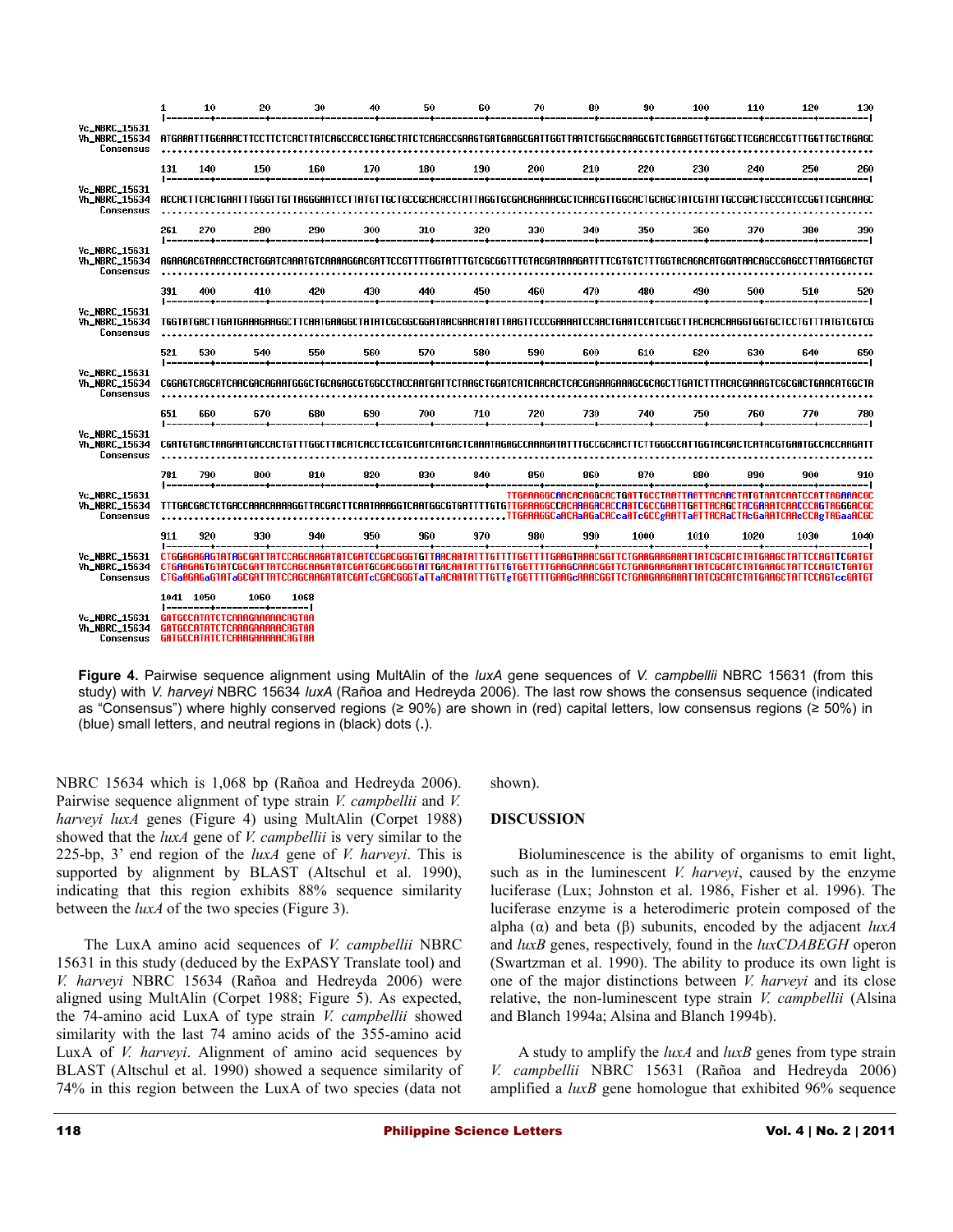similarity with the *luxB* of type strain *V. harveyi* NBRC 15634, using *luxB* gene-targeted primers based on the *V. harveyi* sequence. PCR using *V. harveyi luxA* gene-targeted primers, however, did not amplify a *luxA* gene homologue in *V. campbellii*. Based on the type strain *V. campbellii luxA* gene sequence obtained in this study, it is now evident that a *luxA* gene homologue was not amplified and isolated in earlier studies because one of the primers used in PCR was based on a sequence not present in the interrupted and much shorter type strain *V. campbellii* 15631 *luxA*. The results of this study revealed that the *luxA* gene could not be amplified from type strain *V. campbellii* in a previous study because a big portion of the 5' region of the *luxA* gene (approximately 850 bp) is absent and the *luxB* gene was amplified because the entire *luxB* gene (Rañoa and Hedreyda 2006) is present.

Sequence determination and analysis revealed that the type strain *V. campbellii* NBRC 15631 *luxA* gene is only 225 bp with the start and stop codons at positions 1-3 and 223-225, respectively (Figure 2). The corresponding polypeptide is 74 amino acids with a calculated molecular weight of approximately 8,200 Da. The initiation codon of the gene is TTG which, based on the standard genetic code, codes for a leucine amino acid (L). In addition to the typical ATG (methionine) start codon, prokaryotes may use alternative start codons GTG (valine) or TTG (leucine) for initiation of translation (Blattner et al. 1997). However, these alternate codons will still be translated as methionine anyway, even if the codon might normally encode a different amino acid, because a separate tRNA is used for initiation of translation (Malys and McCarthy 2010).

BLAST (Altschul et al. 1990) homology search (Figure 3) showed highest sequence similarity of type strain *V. campbellii* with a gene in the *lux* operon of a *Vibrio* species, strain BCB494 (89%). Strain BCB494 is an environmental isolate from Boca Ciega Bay, Florida, USA and is closely related to *V. harveyi* based on the *16S rRNA* and *luxCDABEGH* genes but identified as *V. cincinnatiensis* based on *recA* (O'Grady and Wimpee 2008). BLAST homology search also showed 88% *luxA* gene sequence similarity with an isolate identified as *V. campbellii* (Suadee et al. 2007). The bacterium was isolated from a shore in Southern Thailand and the identity was determined by *16S rRNA* gene analysis (Suadee et al. 2007). This *Vibrio* isolate possess the full length *luxA* like the type strain *V. harveyi* and is therefore not a type strain *V. campbellii*. Further analysis of additional genes from this isolate could be performed to determine if this luminescent bacterium is indeed a luminescent strain of *V. campbellii* and not just a variant of *V. harveyi* that contains both the ornithine decarboxylase and *luxAB* genes. Use of *16s rRNA* gene sequence analysis in identifying *V. harveyi* and *V. campbellii* has been reported to be unreliable at times in distinguishing these two closely related species (Orata and Hedreyda 2011, Kita-Tsukamoto et al. 1993, Cortado et al. 2005 ) because the gene is at least 97% similar for these two species.

The *V. harveyi luxA* is 1,068 bp, whereas the *V. campbellii luxA* is about 225 bp, only about one-fifth in length as the former. Pairwise alignment of sequences from these two species by MultAlin (Corpet 1988) revealed that the *V. campbellii luxA* is similar to the 3' end region (last 225 bp) of *V. harveyi luxA* (Figure 4). Consequently, alignment of the 74-amino acid LuxA protein sequence of *V. campbellii* with the 355-amino acid LuxA of *V. harveyi* revealed similar results (Figure 5) with 74% sequence similarity. This findings indicate that *luxA* in type strain *V. campbellii* may not be able to produce a complete α subunit of the luciferase enzyme needed to provide the functional active site of the luciferase enzyme, resulting in the inability of the type strain *V. campbellii* to exhibit luminescence.

Because of the significant difference in the *luxA* gene, molecular detection and identification of type strains *V. harveyi* and *V. campbellii* could target these divergent regions. Another reliable molecular detection method could be developed based



**Figure 5.** Pairwise sequence alignment using MultAlin of the LuxA amino acid sequences of *V. campbellii* NBRC 15631 (from this study) and *V. harveyi* NBRC 15634 (Rañoa and Hedreyda, 2006). The last row shows the consensus sequence (indicated as "Consensus") where highly conserved regions (≥ 90%) are shown in (red) capital letters or other symbols (#, !), low consensus regions (≥ 50%) in (blue) small letters, and neutral regions in (black) dots (**.**). The exclamation mark (!) denotes any one of IV amino acids and hash (#) denotes any one of NDQE amino acids.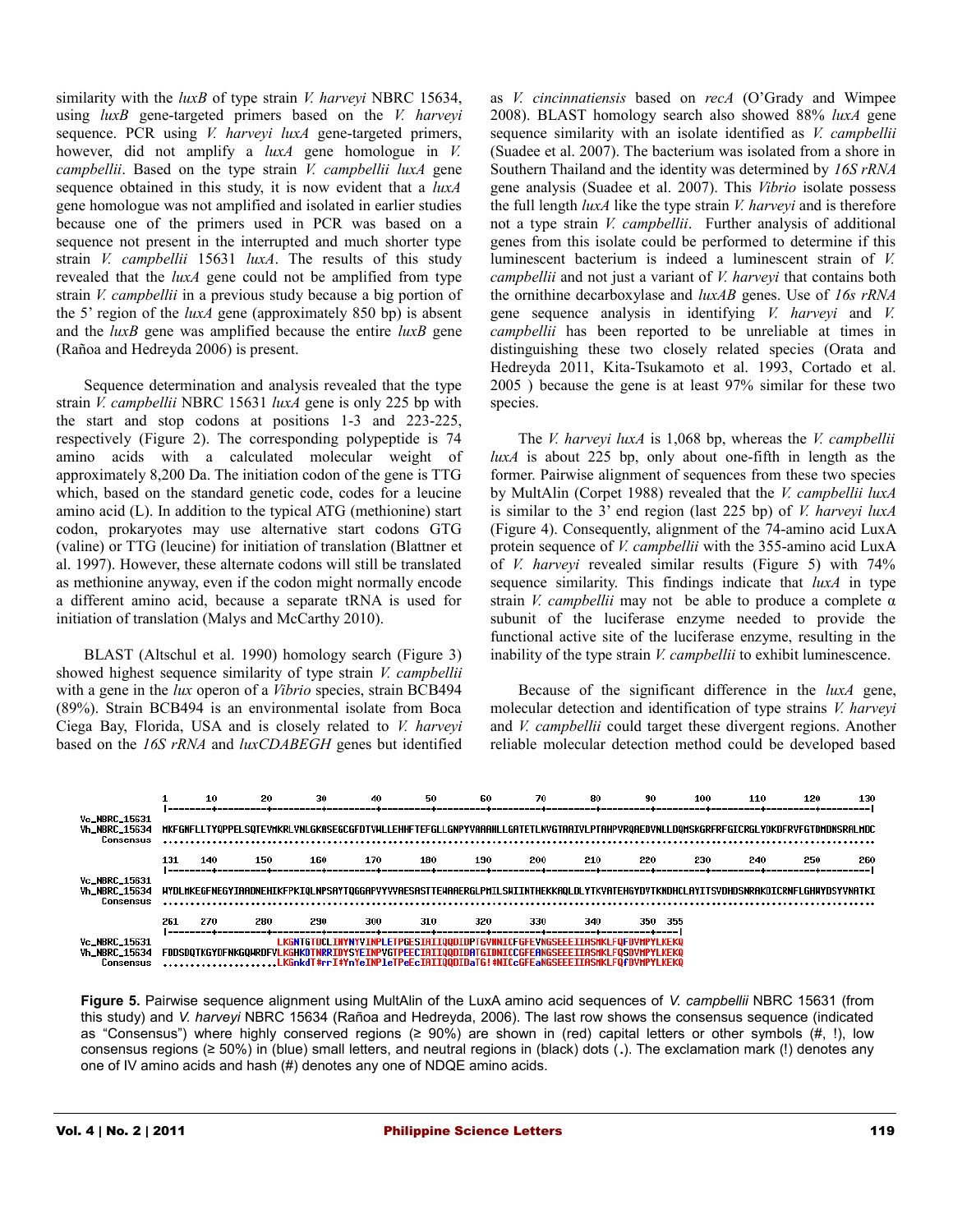on the genes in the *lux* operon. The 225 bp region of *luxA* present in both type strains *V. campbellii* and *V. harveyi* exhibit only 88% sequence similarity and could also serve as a distinguishing gene marker.

There is a case where some *Vibrio* isolates are referred to as "natural dark mutants." These natural mutants contain the full set of *lux* genes but contain lesions in them, either an insertion sequence, point mutations, and deletions (O'Grady and Wimpee 2008), causing them to become non-luminescent. Visibly nonluminescent dark mutants of *V. cholerae* and *V. fischeri*, two of the known luminescent vibrios, have been examined to have such mutations (O'Grady and Wimpee 2008). The type strain of *V. campbellii* that is non-luminescent contains an incomplete *luxA* gene. It is possible, however, that non-luminescent strains of *V. campbellii* and *V. harveyi* exist, containing the full set of *luxAB* genes but with other mutations within the *lux* operon. The *luxA* gene could be used to differentiate type strains of the two species but if absence of luminescence is a result of other mutations, multi locus gene sequence analysis should be used to identify variants of both species.

### **CONCLUSION**

The full-length sequence of the *luxA* gene of type strain *V. campbellii* NBRC 15631 was amplified and isolated by inverse PCR using circularized *Hind*III restriction fragments of type strain *V. campbellii* genomic DNA as template and *luxB*-targeted primers. The primers were designed to amplify regions flanking the *luxB* gene which include *luxA* that is upstream of *luxB.* The *luxA* gene sequence is 225 bp, corresponding to a 74-amino acid polypeptide. The presence of a much shorter *luxA* gene explains why the gene could not be amplified in previous studies using primers designed based on the full length 1,068 bp *luxA* of type strain *V. harveyi* 15634. The much shorter gene and the 1,068 bp *luxA* of type strain *V. harveyi* 15634 exhibit only 88% sequence similarity in the 3' end region of *V. harveyi luxA.* Pairwise alignment of the corresponding amino acid sequences revealed a 74% sequence similarity. The presence of a much shorter *luxA* gene and, consequently, an incomplete  $\alpha$  subunit of the luciferase enzyme in type strain *V. campbellii,* plus the significant sequence variation of the gene from the *luxA* of luminescent *V. harveyi,* could have resulted in a non-functional enzyme. The  $\alpha$  subunit contains the active site of the enzyme and a much smaller polypeptide is expected to be unable to attain the proper structure to retain the activity of the enzyme. The availability of the *luxA* gene sequence provides an additional gene marker to distinguish the type strains of the closely related *V. harveyi* and *V. campbellii*. It would be interesting to determine the *luxAB* gene sequences of environmental strains of both species to relate the gene sequences with their bioluminescence because it is possible that non-type strains of both species may or may not exhibit bioluminescence depending on the mutation in genes within the *lux* operon. Results of this study provide the molecular basis for the inability of the type strain *V. campbellii*

to exhibit luminescence, a characteristic that has been widely used to describe the type strain of the species.

#### **ACKNOWLEDGEMENTS**

The authors would like to thank the National Institute of Molecular Biology and Biotechnology, University of the Philippines in Diliman for funding the research.

### **NO CONFLICT OF INTEREST STATEMENT**

There is no conflict of interest among authors, institutions, and individuals mentioned above in the conduct of this study and the preparation and submission of this manuscript.

### **CONTRIBUTIONS OF INDIVIDUAL AUTHORS**

Mr. Fabini D. Orata conducted the experiments under the guidance of Dr. Cynthia T. Hedreyda. Both worked together to write and revise the manuscript.

# **REFERENCES**

- Abraham TJ, Palaniappan R, Dhevendaran K. Simple taxonomic key for identifying marine luminous bacteria. Indian J Mar Sci 1999; 28 (1): 35-38.
- Alsina M, Blanch AR. A set of keys for biochemical identification of environmental *Vibrio* species. J Appl Bacteriol 1994a; 76 (1): 79- 85.
- Alsina M, Blanch AR. Improvement and update of a set of keys for biochemical identification of *Vibrio* species. J Appl Bacteriol 1994b; 77 (6): 719-721.
- Altschul SF, Gish W, Miller W, Myers EW, Lipman DJ. Basic local alignment search tool. J Mol Biol 1990; 215 (3): 403-410.
- Bassler BL, Greenberg EP, Stevens AM. Cross-species induction of luminescence in the quorum-sensing bacterium *Vibrio harveyi*. J Bacteriol 1997; 179 (12): 4043-4045.
- Baumann P, Baumann L, Bang SS, Woolkalis MJ. Reevaluation of the taxonomy of *Vibrio, Beneckea*, and *Photobacterium*: abolition of the genus *Beneckea*. Curr Microbiol 1980; 4 (3): 127-132.
- [Benson DA,](http://www.ncbi.nlm.nih.gov/pubmed?term=%22Benson%20DA%22%5BAuthor%5D) [Karsch-Mizrachi I,](http://www.ncbi.nlm.nih.gov/pubmed?term=%22Karsch-Mizrachi%20I%22%5BAuthor%5D) [Lipman DJ,](http://www.ncbi.nlm.nih.gov/pubmed?term=%22Lipman%20DJ%22%5BAuthor%5D) [Ostell J,](http://www.ncbi.nlm.nih.gov/pubmed?term=%22Ostell%20J%22%5BAuthor%5D) [Sayers EW.](http://www.ncbi.nlm.nih.gov/pubmed?term=%22Sayers%20EW%22%5BAuthor%5D) GenBank. [Nucleic Acids Res.](http://www.ncbi.nlm.nih.gov/pubmed/21071399) 2011; 39 (Database issue): D32-37.
- Blattner FR, Plunkett G III, Bloch CA, Perna NT, Burland V, Riley M, Collado-Vides J, Glasner JD, Rode CK, Mayhew GF, Gregor J, Davis NW, Kirkpatrick HA, Goeden MA, Rose DJ, Mau B, Shao Y. The complete genome sequence of *Escherichia coli* K-12. Science 1997; 277 (5331): 1453-1462.
- Boylan M, Graham AF, Meighen EA. Functional identification of the fatty acid reductase components encoded in the luminescence operon of *Vibrio fischeri*. J Bacteriol 1985; 163 (3): 1186-1190.
- Campbell ZT, Weichsel A, Montfort WR, Baldwin TO. Crystal structure of the bacterial luciferase/flavin complex provides insight into the function of the β subunit. Biochemistry-US 2009; 48 (26): 6085‐ 6094.
- Cline TW, Hastings JW. Mutationally altered bacterial luciferase. Implications for subunit functions. Biochemistry 1972; 11 (18): 3359‐3370.
- Corpet F. Multiple sequence alignment with hierarchical clustering. Nucleic Acids Res 1988; 16 (22): 10881-10890.